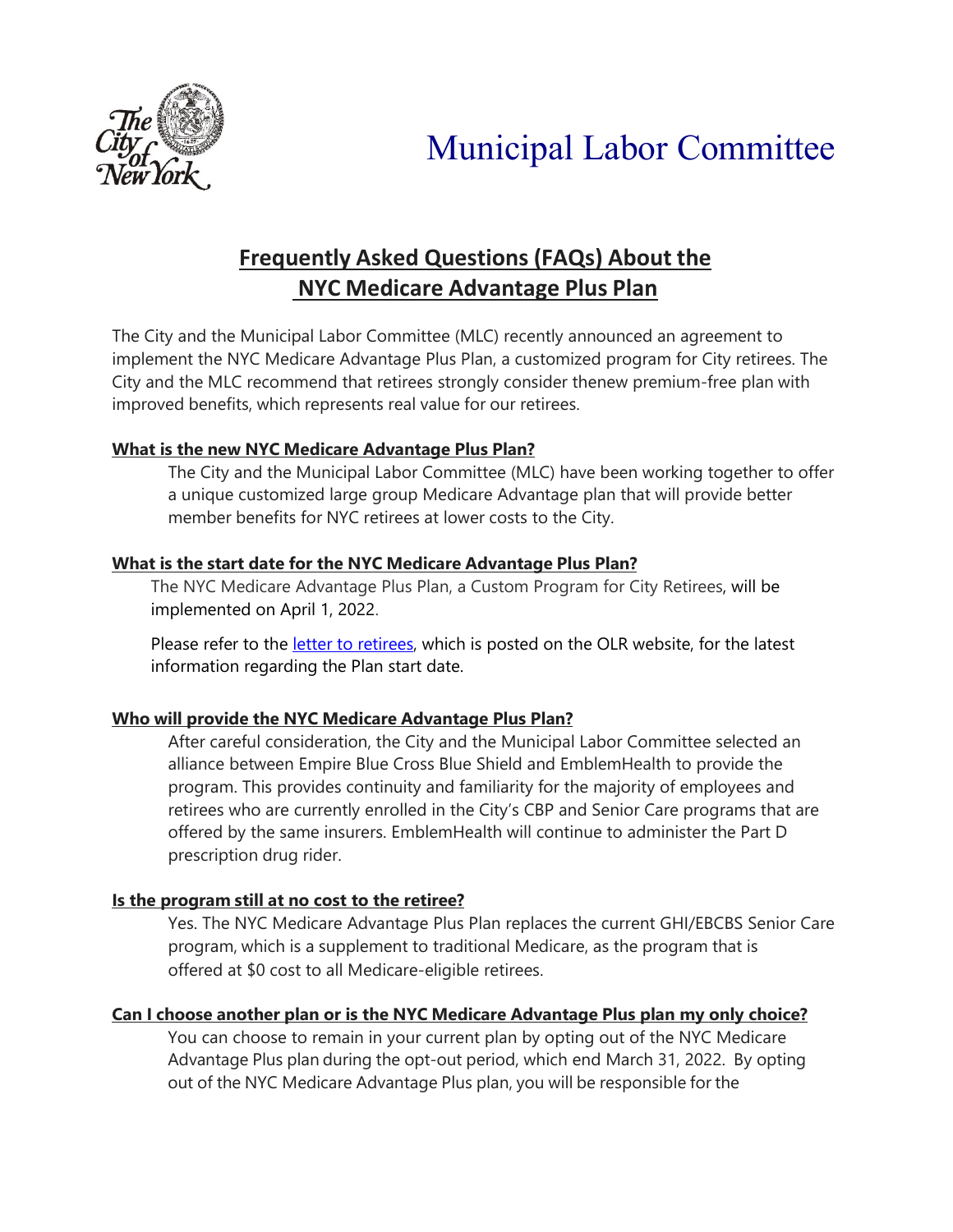full cost of the premium difference between the NYC Medicare Advantage Plus plan and your current plan's cost. The cost for the Senior Care plan will be \$191.57 per person per month for the basic plan and \$2.83 for the 365-day hospital rider. Costs for other current plans are available on the OLR Health Benefits website at the following link: <https://www1.nyc.gov/site/olr/health/summaryofplans/health-ratechart.page>

#### **Can I change health plans after April 1, 2022?**

You have a new opportunity to choose between the NYC Medicare Advantage Plus Plan and your current plan from April 1, 2022 until June 30, 2022. You can give the NYC Medicare Advantage Plus Plan a try for up to three months. If you want to return to your old plan, you will be able to do so during that time period. If you previously chose to opt-out of the NYC Medicare Advantage Plus Plan on or before March 31, 2022 and chosen to stay in your current plan and subsequently would like to enroll in the NYC Medicare Advantage Plus plan, you may do so from April 1, 2022 until June 30, 2022.

#### **How does the new plan work?**

The NYC Medicare Advantage Plus Plan replaces both traditional Medicare and a Medicare Supplement plan with a single integrated program administered by an insurer approved by Medicare. Through a contract with Medicare, the NYC Medicare Advantage Plus Plan provides all health care services previously covered by original Medicare and supplemented by the Senior Care program. The Plan must follow Medicare rules and provide all benefits provided by Medicare. The new Plan will also add some important new benefits not covered by the current Senior Care plan,including:

- transportation costs for 24 one-way trips per year to doctors' offices;
- home meals delivery for patients after they are discharged from the hospital;
- a fitness program;
- a wellness rewards program;
- \$0 copay telemedicine with the *LiveHealth* platform.

#### **Can I go to my current doctors and hospitals?**

**Yes.** Retirees can go to **any** doctor or hospital in the country that accepts Medicare. If your doctor or hospital was covered under your current plan, you can keep seeing them. There are approximately 850,000 Medicare providers nationally. About 640,000 of those Medicare providers are currently in the Empire/Emblem Alliance network but even if your doctor is not in the Alliance network, you will be covered. As long as the provider takes payment from Medicare, they can bill the NYC Medicare Advantage Plus Plan and be paid the same amount as traditional Medicare pays and you will not be billed for any balances. This includes all the hospitals in the NYC area including Memorial Sloan-Kettering (MSK) and The Hospital for Special Surgery (HSS).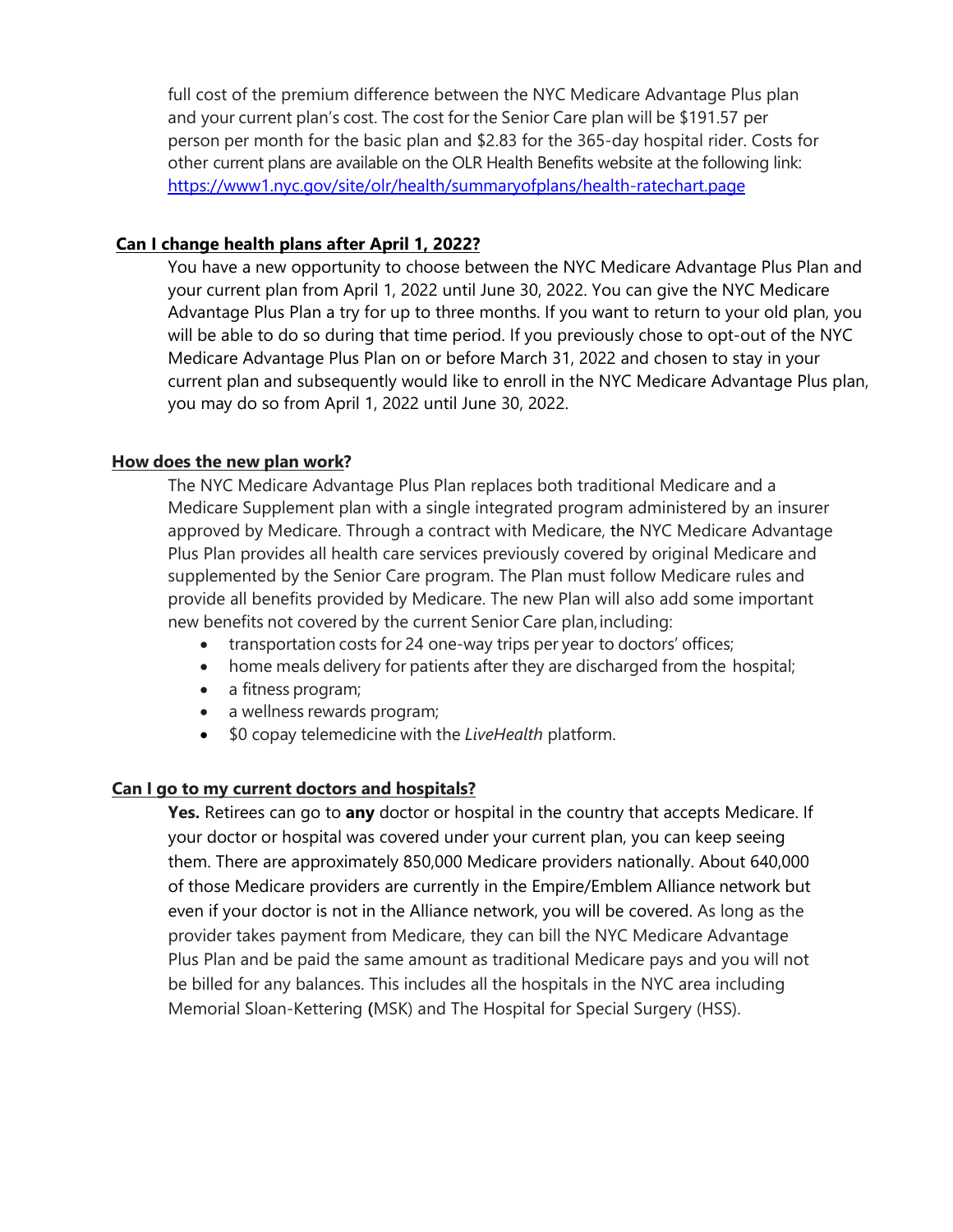## **What if the provider I am seeing does not agree to accept payment from the NYC Medicare Advantage Plus Plan?**

### **What do I have to do?**

If you are a retiree covered by a City Medicare health plan, you will be automatically enrolled in the new plan. You don't have to do anything.

However, you must be enrolled in Medicare Part A and Medicare Part B and continue to pay your Medicare Part B premiums.

#### **Will there be an Annual Transfer Period?**

Yes. Beginning in 2022 the City will be offering the Transfer Period annually.

Retirees also maintain their right to a once-per-lifetime transfer from their current health plan to either GHI Senior Care or the NYC Medicare Advantage Plus Plan (other than during the Annual Transfer Period).

### **Will I be able to transfer to another health plan during the next Transfer Period?**

Yes. You can transfer between the GHI Senior Care and the NYC Medicare Advantage Plus Plan during the annual transfer period. During the Transfer Period in the Fall of 2022, for an effective date of January 1, 2023, those who were automatically enrolled in the NYC Medicare Advantage Plus Plan also have an option to transfer back to the previous health plan they were enrolled in as of March 31, 2022.

## **Will I be able to transfer to another City-offered health plan other than the NYC Medicare Advantage Plus Plan now for an effective date of April 1, 2022?**

Yes, using your once-in-a-lifetime off-schedule transfer option, you can transfer to another City-offered health plan now to have an effective date of 3/1/2022 or 4/1/2022.

## **Will I be able to transfer to GHI Senior Care, or to the NYC Medicare Advantage Plus Plan with an effective date of January 1, 2023 (or January 1 of subsequent years) by filing during the appropriate Fall Transfer Period during November of the preceding year?**

Yes. In November of 2022, (and in November of every subsequent year), during the Fall Transfer Period, you can choose to transfer to either the NYC Medicare Advantage Plus Plan or GHI Senior Care to be effective January 1, 2023 (or January 1 of subsequent years) from the City-offered plan you have at the time of your transfer request.

## **Will the City still reimburse my Medicare Part B premium?**

Yes, as long as you remain in one of the plans offered by the City**.**

### **As a member of the NYC Medicare Advantage Plus Plan, do I needa referralto see a specialist?**

No.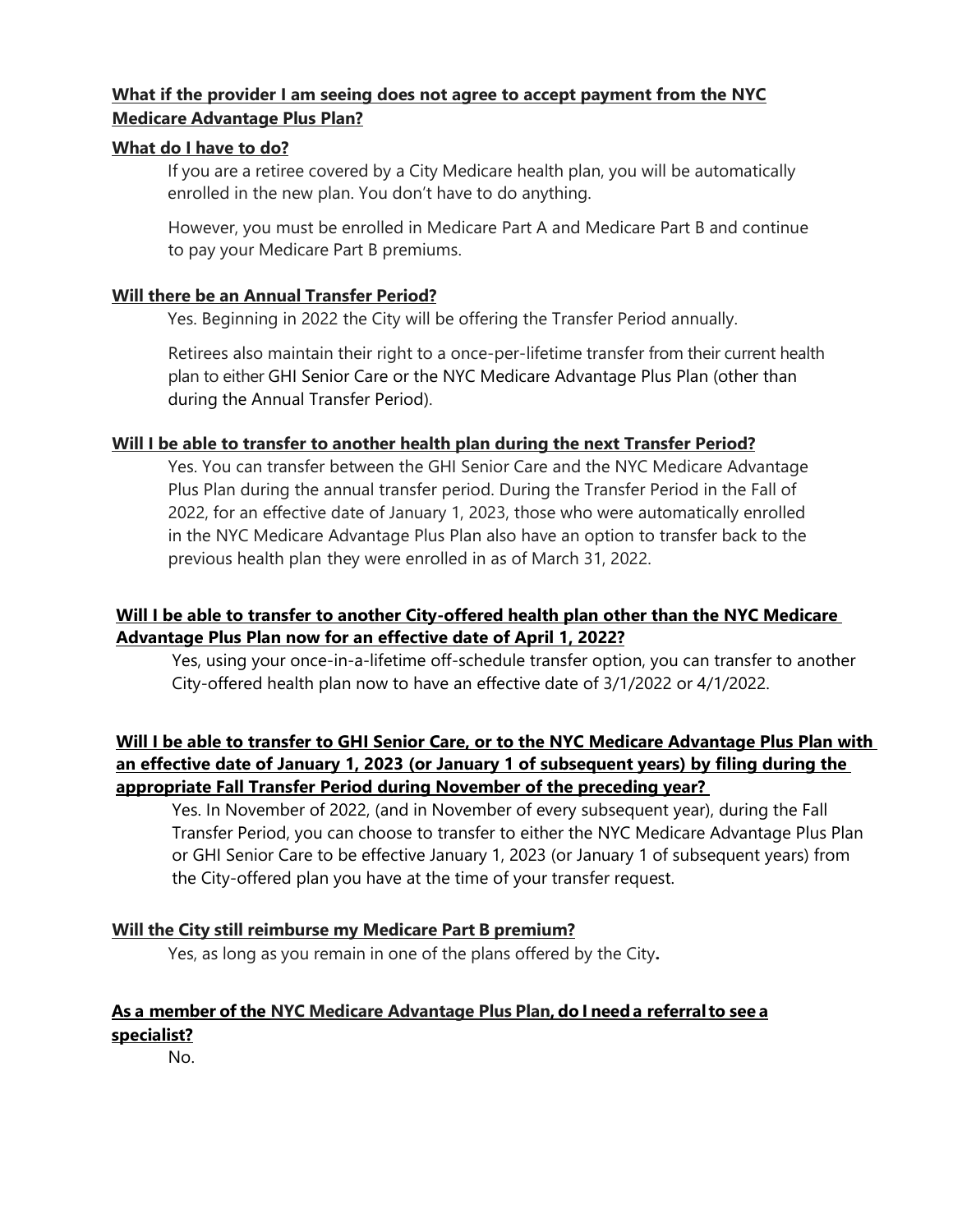### **Do any services require preauthorization?**

Yes. Just like the plans for active City employees, certain medical procedures will require preauthorization under the NYC Medicare Advantage Plus Plan. It typically takes a few days for the doctor and the Alliance to complete the preauthorization process. However, if the procedure is occurring on an emergency basis, the requirement will be waived. If the procedure is occurring on an urgent basis, the review will be expedited and completed in 24-48 hours. When you see an innetwork provider, the doctor and the insurer will handle all the requirements for the preauthorization and you don't have to do anything. When seeing out-of-network doctors, a prior authorization is not required, but we recommend you ask your provider to request a prior authorization to confirm that the services they are providing will be considered medically necessary and covered.

### **What if I live out of state?**

The program is a national program, so it covers retirees in any state in which they work or reside and when they travel. To be eligible for NYC Medicare Advantage Plus Plan, members must live within the 50 states or any US territory, including Puerto Rico. If you do not live in the United States, you will receive a special mailing with the rules that apply.

## **Must I have a Medicare Part D prescription drug rider through the NYC Medicare Advantage Plus Plan***?*

No. You do not need to purchase the Medicare Part D prescription drug rider if you are already receiving prescription drug coverage through your union welfare fund or another employer's group prescription drug plan.

You may purchase the Medicare Part D prescription drug rider if:

- your union welfare fund does not offer prescription drug coverage, or
- the benefit provided by your union welfare fund is subject to a benefit maximum\*, or
- you are currently enrolled in an individual Medicare Part D plan\*\*.

Learn more about the [Group Prescription Drug Program Options for Medicare Retirees](https://www1.nyc.gov/assets/olr/downloads/pdf/health/group-rx-drug-options-for-cny-medicare-retirees-01052022v10.pdf)

You may purchase the Medicare Part D prescription rider for the NYC Medicare Advantage Plus Plan. This Part D group prescription drug plan rider will be the same as the one offered through EmblemHealth for the Senior Care plan. The cost of the prescription drug rider is \$125.00 per member per month. If you already have the prescription drug rider with the Senior Care plan, you do not have to do anything. If you want to purchase the prescription drug rider, you may purchase it during the Annual Fall Transfer Period. If you choose not to take any Part D coverage, you may be subject to a permanent penalty in the future, if you decide to purchase a prescription drug rider at a later date.

\*Please contact your union welfare fund for your prescription drug coverage information.

\*\*Note: If you have purchased individual Part D coverage, enrolling in the NYC Medicare Advantage Plus Plan will result in disenrollment from your individual Part D plan. You will need to obtain prescription drug coverage through either your union or by purchasing the prescription drug rider through the NYC Medicare Advantage Plus Plan.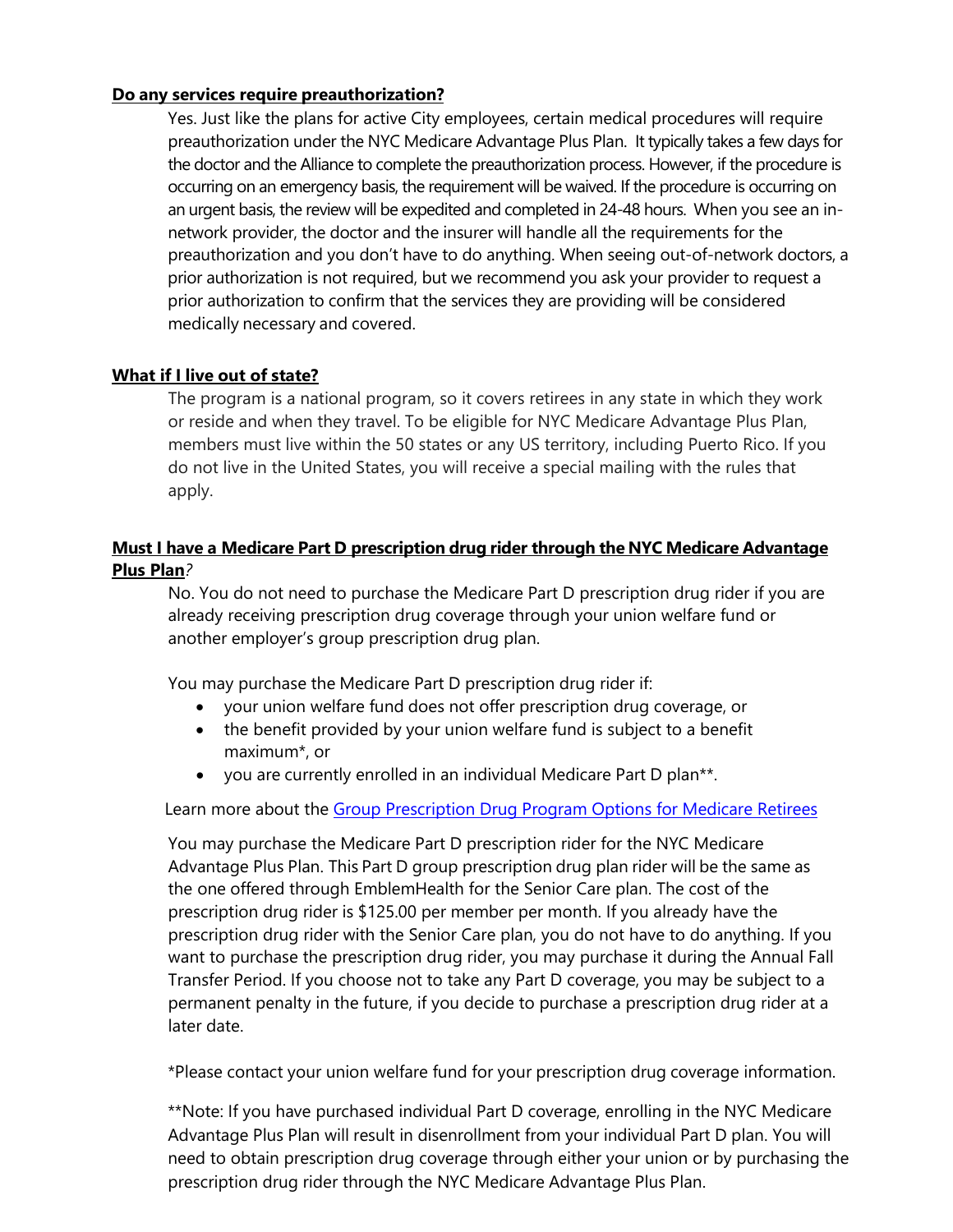#### **What happens when the retiree or spouse is under age 65?**

As they do today, the retiree and spouse have to choose a health insurance plan that offers both a Medicare option and a non-Medicare option (e.g.: GHI/EBCBS CBP and GHI/EBCBS Senior Care). Upon implementation of the NYC Medicare Advantage Plus Plan, the Medicareeligible member will automatically be enrolled into the NYC Medicare Advantage Plus Plan and the non-Medicare member will be inthe GHI/EBCBS CBP plan, both at \$0 cost to the retiree.

If the retiree chooses to pay the additional premium to remain in another Medicare plan, the non-Medicare spouse will also have to pay the additional premium to remain with the same health insurance plan, unless it is one of the following three non-Medicare plans for which there is currently no additional premium, namely the GHI/EBCBS CBP plan, the HIP HMO plan, and the DC-37 Med Team plan. As an example, if a Medicare retiree is enrolled in the GHI/EBCBS Senior Care plan and his or her non-Medicare spouse is enrolled in the GHI/EBCBS CBP plan, there would be an additional premium for the Medicare retiree, but it will be at \$0 cost to his or her non-Medicare spouse.

## **I have surgery scheduled with my current carrier.What should I do?**

Upon implementation of the NYC Medicare Advantage Plus Plan, the NYC Medicare Advantage Plus Plan clinical transition team will work with you andyour doctor to ensure continuity of care.

# **If I am currently enrolled in a City Medicare plan (GHI/EBCBS Senior Care Plan, HIP VIP plan, etc.) under the (i) Consolidated Omnibus Budget Reconciliation Act (COBRA) provisions, or (ii) NYS Chapter Law 436 provisions (for surviving spouses of retired uniformed members of NYC Police, Fire, Sanitation and Correction Departments) will my plan automatically change to the new NYC Medicare Advantage Plus plan?**

For 2022, such enrollees will not automatically be enrolled in the new NYC Medicare Advantage Plus plan. They may a) remain in their current plan or b) complete the COBRA application prior to April 1, 2022 to enroll in the NYC Medicare Advantage Plus Plan or c) participate in the Annual Fall Transfer period, with the opportunity to enroll in the NYC Medicare Advantage Plus plan or GHI/EBCBS Senior Care plan. On-going, these enrollees may participate in the annual Fall Transfer period, to transfer into either the NYC Medicare Advantage Plus plan or GHI/EBCBS Senior Care plan.

## **Where can I call for more information about the NYC Medicare Advantage Plus Plan?**

As of July 26, 2021, there is a special call center **(1-833-325-1190)** established for the NYC Medicare Advantage Plus Plan to answer all your questions.

The call center hours of operations are Monday to Friday, 8 a.m. to 9 p.m. ET, except holidays. You will also be receiving extensive materials in late August that explain the details of the plan and the enrollment process. In addition, there will be retiree meetings available all over the NYC area in September, as well as webinars for those who prefer not to attend in person meetings. Keep checking this website for additional information.